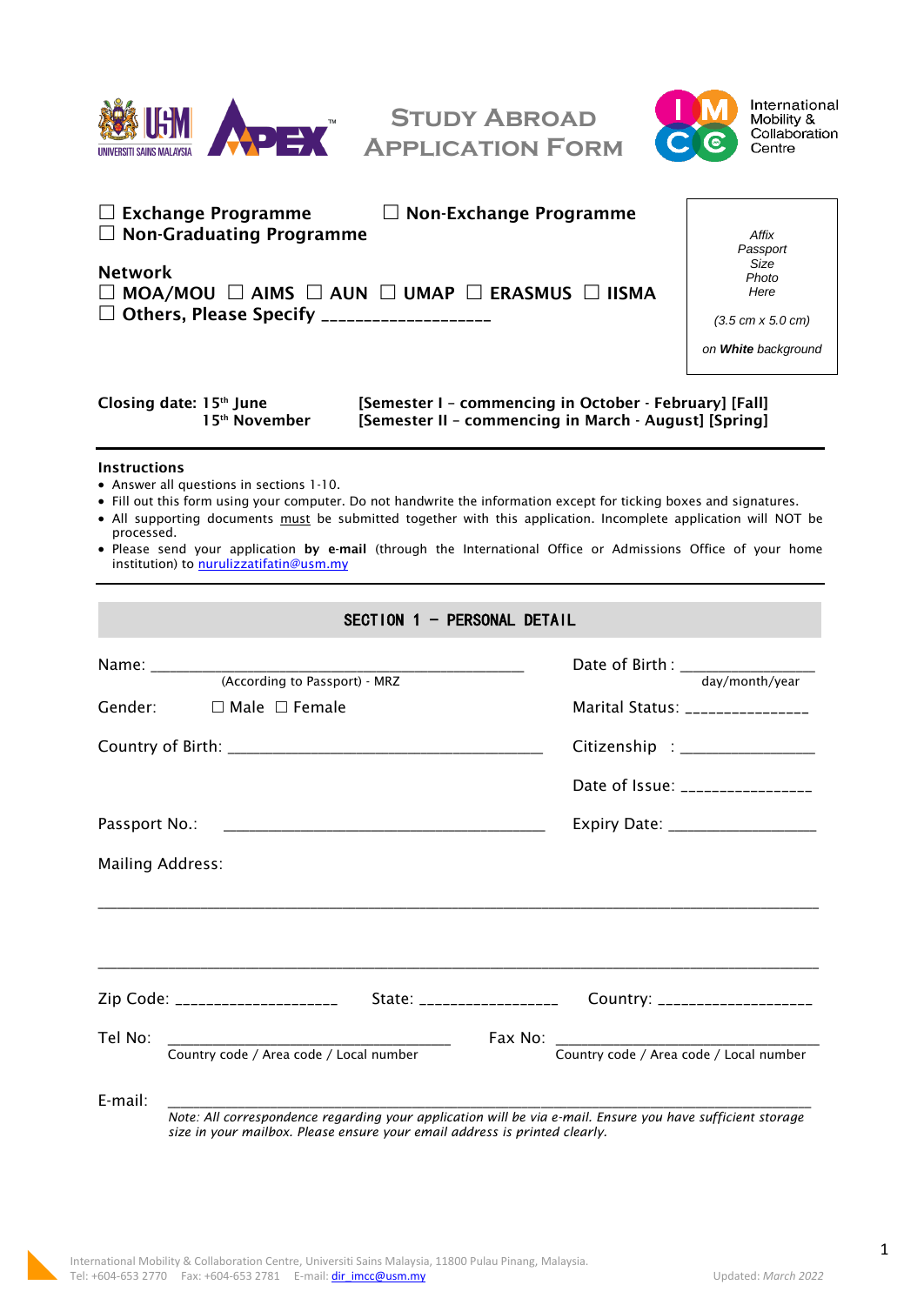## Emergency contact:

| Name:                                                                                                                                                                                                                                                                                                       |                                                                                                     |  |
|-------------------------------------------------------------------------------------------------------------------------------------------------------------------------------------------------------------------------------------------------------------------------------------------------------------|-----------------------------------------------------------------------------------------------------|--|
| Tel No:                                                                                                                                                                                                                                                                                                     |                                                                                                     |  |
| Country code / Area code / Local number                                                                                                                                                                                                                                                                     |                                                                                                     |  |
|                                                                                                                                                                                                                                                                                                             |                                                                                                     |  |
|                                                                                                                                                                                                                                                                                                             |                                                                                                     |  |
| SECTION 2 - ACADEMIC RECORDS                                                                                                                                                                                                                                                                                |                                                                                                     |  |
| Home Institution:                                                                                                                                                                                                                                                                                           |                                                                                                     |  |
|                                                                                                                                                                                                                                                                                                             |                                                                                                     |  |
|                                                                                                                                                                                                                                                                                                             |                                                                                                     |  |
|                                                                                                                                                                                                                                                                                                             |                                                                                                     |  |
|                                                                                                                                                                                                                                                                                                             |                                                                                                     |  |
|                                                                                                                                                                                                                                                                                                             | Contact Details/ (Coordinator): ___________________________ Email: _________________________        |  |
|                                                                                                                                                                                                                                                                                                             | Tel. No: __________________________                                                                 |  |
|                                                                                                                                                                                                                                                                                                             | Zip Code: ___________________ State: __________________________ Country: __________________________ |  |
| Level of Study: $\Box$ Undergraduate $\Box$ Postgraduate: $\Box$ Master<br>PHD                                                                                                                                                                                                                              |                                                                                                     |  |
| Year of Study: $\Box$ 1st $\Box$ 2nd $\Box$ 3rd $\Box$ 4th                                                                                                                                                                                                                                                  |                                                                                                     |  |
| Area of Specialization:                                                                                                                                                                                                                                                                                     |                                                                                                     |  |
| Academic Transcript:                                                                                                                                                                                                                                                                                        |                                                                                                     |  |
| Please provide an up-to-date certified Academic Transcript showing all the subjects attempted,<br>grades achieved (including failures) and an explanation of the grading system. Applicants who<br>submit transcripts in a language other than English must provide an officially certified<br>translation. |                                                                                                     |  |
| SECTION 3 - PROPOSED STUDY ABROAD PLAN                                                                                                                                                                                                                                                                      |                                                                                                     |  |
| Please tick $(\checkmark)$ the duration and semester you are applying for:<br>Study duration in USM $\therefore$ $\Box$ One Semester (6 Months) $\Box$ Two Semesters (12 Months)                                                                                                                            |                                                                                                     |  |
| Commencement Date $\Box$ Semester I (October)<br>$\Box$ Semester II (March)<br>Please refer to our academic calendar which available at your institution's International Office.                                                                                                                            |                                                                                                     |  |
| Will you be able to start your studies at the beginning of the Semester?<br>$\Box$ Yes                                                                                                                                                                                                                      | $\Box$ No (please state the earliest date you will be able to start your studies in USM)            |  |
| Date: the part of the part of the part of the part of the part of the part of the part of the part of the part of the part of the part of the part of the part of the part of the part of the part of the part of the part of<br>day/month/year                                                             |                                                                                                     |  |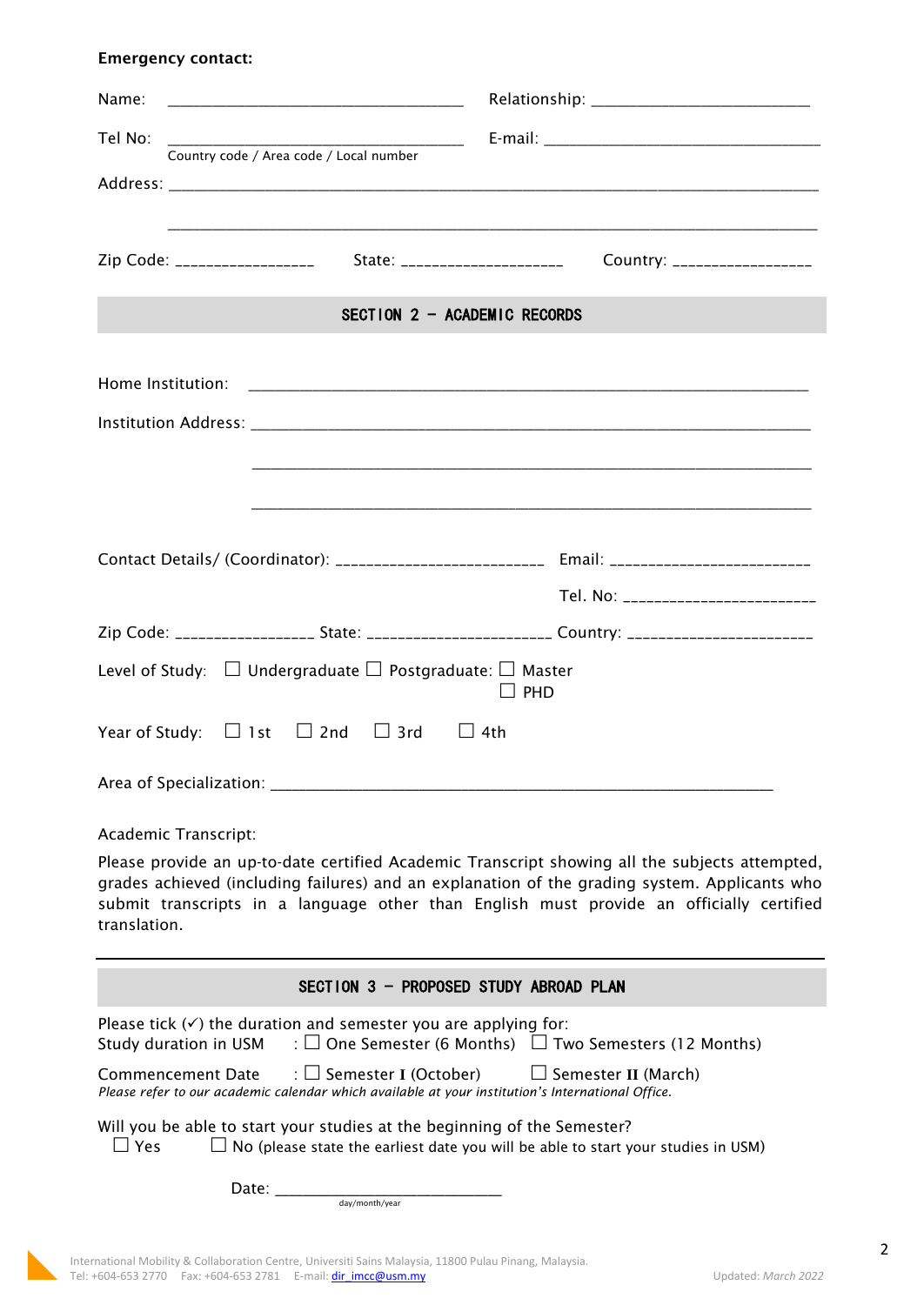## SECTION 4 - INTENDED COURSES

- 1. Please refer to "Courses Offered" in the International Mobility & Collaboration Centre (IMCC) website (https://imcc.usm.my/v2/) for a list of English lectured courses. Prerequisites must be met before you will be accepted into some courses. You may also choose courses without prerequisite requirements.
- 3. You must study full time 9 units minimum and maximum of 21 units (this is stated in the course details).
- 4. Complete course registration form signed by the home institution's coordinator to be send together with application form.

| SECTION 5 - ENGLISH PROFICIENCY                                                                         |                                                 |  |
|---------------------------------------------------------------------------------------------------------|-------------------------------------------------|--|
| Please tick $(\checkmark)$ as appropriate:                                                              |                                                 |  |
| Is English your first/main language?                                                                    | $\square$ Yes<br>$\sqcup$ No                    |  |
| If no, please indicate any English Language Proficiency Test you have taken and the result.             |                                                 |  |
| 1 IELTS<br><u> 1980 - Johann Barbara, martxa al III-lea (h. 1974).</u>                                  |                                                 |  |
| 2 TOEFL                                                                                                 |                                                 |  |
| 3 Others                                                                                                |                                                 |  |
| * Please provide a certified copy of IELTS/TOEFL/other test results to demonstrate English proficiency. |                                                 |  |
| SECTION 6 - ACCOMMODATION                                                                               |                                                 |  |
| Do you require on-campus housing request:                                                               |                                                 |  |
| Yes:                                                                                                    |                                                 |  |
| $\Box$ Main Campus                                                                                      | : Gelugor, Penang                               |  |
| $\Box$ Engineering Campus                                                                               | : Nibong Tebal, Penang (48 km from Main Campus) |  |
| $\Box$ Health Campus                                                                                    | : Kubang Kerian, Kelantan                       |  |
| No:                                                                                                     |                                                 |  |
|                                                                                                         |                                                 |  |

If No, do you want IMCC to recommend housing agent for private apartments for your stay?

- Yes
- □ No

(Hostel fee is RM5.00 per day on twin sharing room with a common bathroom and no hot shower provided. USM hostel is not fully catered. We do not serve meal. However, student can eat at cafeteria available at each hostel)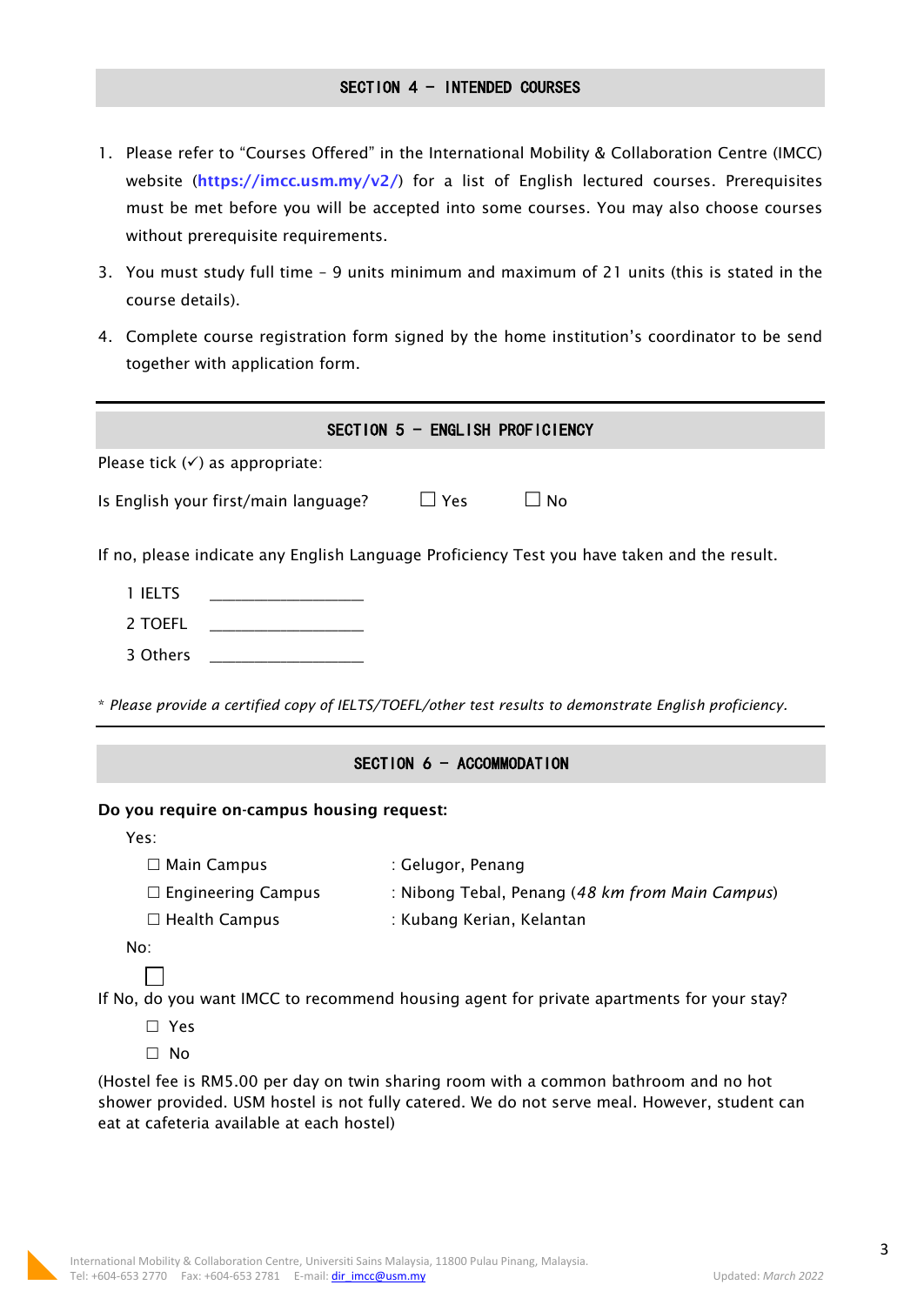Please attach a recommendation letter from the Study Abroad Advisor or an Academic Advisor of your institution and any additional information which you consider relevant to your application to support your application.

# SECTION 8 - QUESTIONNAIRES

Why did you choose to apply to USM? (Tick  $\checkmark$  any 3)

- $\Box$  Academic reputation
- $\Box$  Academic disciplines offered
- $\Box$  Recommendation from USM agent or representative
- $\Box$  Recommendation by study abroad advisor / staff at your home institution
- $\Box$  Recommendation by other students / friends
- $\Box$  Location of USM
- $\Box$  Other (please specify)

## SECTION 9 – CHECKLISTS

I hereby submit this application for the Study Abroad program and have attached all the following compulsory documents in support of the information provided:

- $\Box$  An up-to-date certified academic transcript (with translation if necessary)
- $\Box$  A Confirmation Letter (to prove the applicant is enrolled as a full-time student)
- $\Box$  A copy of the student's matriculation card
- $\Box$  A certified copy of IELTS/TOEFL/other English proficiency test result (if English is not first language)
- $\Box$  A Recommendation Letter from your Academic Advisor to support your application
- $\Box$  A curriculum vitae
- $\Box$  Portfolio (for creative design-based courses). Include slides and an academic reference authenticating work
- $\Box$  Disability support details
- $\Box$  A fully completed Course Registration / Learning Agreement signed by home Institution Coordinator
- $\Box$  A copy of your photo (White background and 4.5 cm high x 3.5 cm wide)
- $\Box$  A clear copy of the Details Page of your passport

\_\_\_\_\_\_\_\_\_\_\_\_\_\_\_\_\_\_\_\_\_\_\_\_\_\_\_\_\_\_

 $\Box$  The nearest Malaysian Embassy to apply Single Entry Visa (SEV) is at

*<sup>\*</sup>Applicant is not allowed to enter Malaysia without getting a Visa approval letter (VAL) to obtain the Single Entry Visa (SEV). Except some Commonwealth countries. Please refer the seven steps to get students pass for details information.*